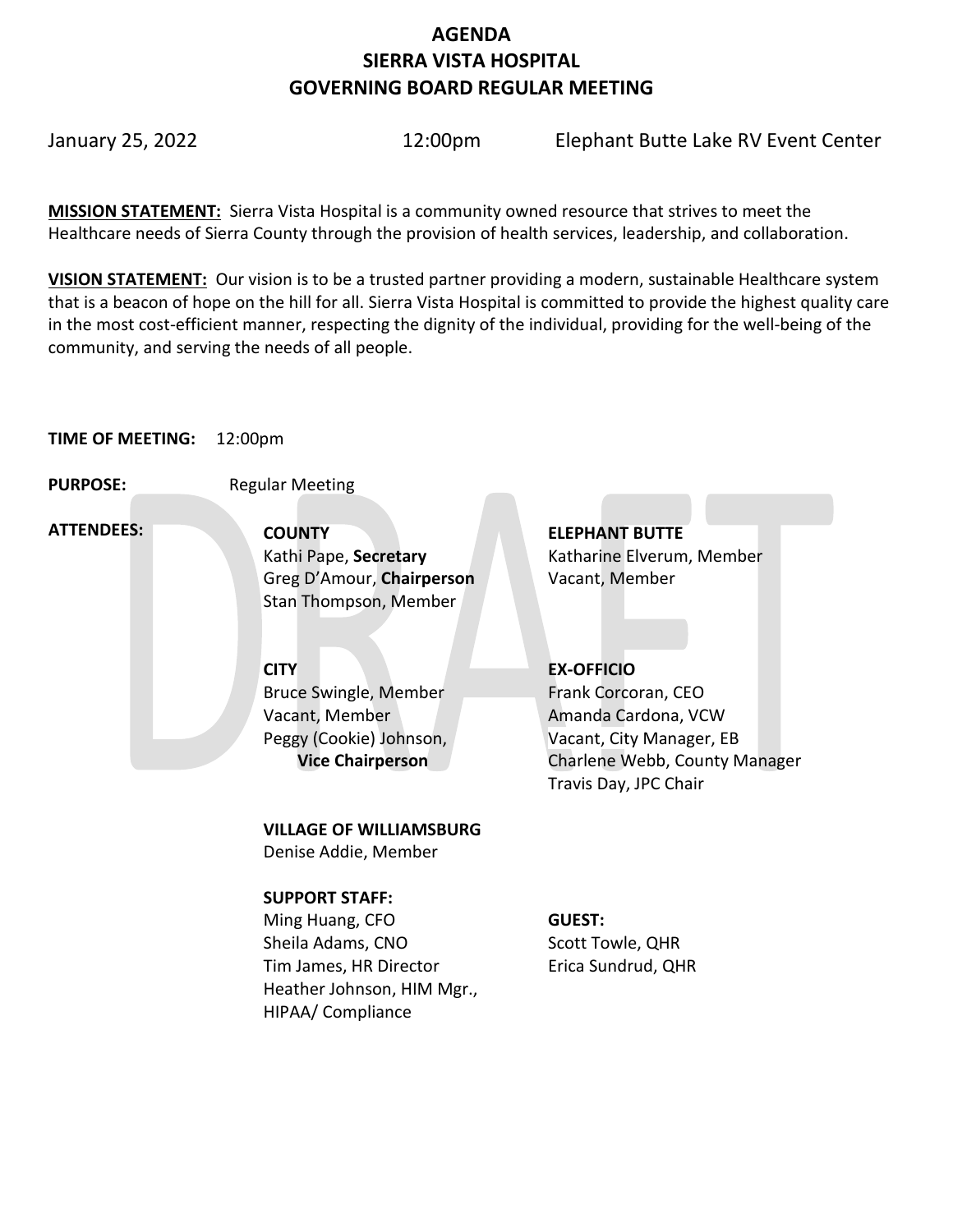| <b>AGENDA ITEMS</b>     | <b>PRESENTER</b>          | <b>ACTION REQUIRED</b>      |
|-------------------------|---------------------------|-----------------------------|
| 1. Call to Order        | Greg D'Amour, Chairperson |                             |
| 2. Pledge of Allegiance | Greg D'Amour, Chairperson |                             |
| 3. Roll Call            | Jennifer Burns            | <b>Quorum Determination</b> |
| 4. Approval of Agenda   | Greg D'Amour, Chairperson | Amend/Action                |
|                         |                           |                             |

**"Are there any items on this agenda that could cause a potential conflict of interest by any Governing Board Member?"**

| 5. Approval of minutes                       | Greg D'Amour, Chairperson |              |
|----------------------------------------------|---------------------------|--------------|
| A. December 29, 2021 Special Meeting Minutes |                           | Amend/Action |
| B. December 7, 2021 Regular Meeting Minutes  |                           | Amend/Action |

 **6. Public Input** – No public input will be called for during this meeting as allowed by Section 10-15-1 Formation of Public Policy: A. State Policy on Open Meetings page 6.

#### **7. Old Business**- None

#### **8. New Business**- None

# **9. Finance Committee- Cookie Johnson, Chairperson** A. November Financial Report Ming Huang, CFO Report/Action B. December Financial Report Ming Huang, CFO Report/Action C. Arena Health/ Virtual Med Staff PSA Frank Corcoran, CEO Report/Action **10. Board Quality Committee- Denise Addie, Chairperson** A. Policy Review: Report/Action 1. Blood Component Transfusion- (Evangeline-Lab) 2. Sotrovimab Covid-19 Treatment Policy 513-13-0 (Melissa -Pharmacy) 3. Sotrovimab consent form -F-513-13-0-02 (Melissa -Pharmacy) 4. Sotrovimab Protocol F-513-13-0-01 (Melissa – Pharmacy) 5. Sotrovimab Fact Sheet F-513-13-0-03 (Melissa -Pharmacy) **11. Joint Conference Committee- Stan Thompson, Chairperson A. Med Staff Update Discussion Discussion 12. Administrative Reports** A. Human Resources Tim James, HR Director Discussion B. CNO Report **Sheila Adams, CNO** Discussion C. CEO Report **Frank Corcoran, CEO** Discussion D. Governing Board Greg D'Amour, Chairperson Discussion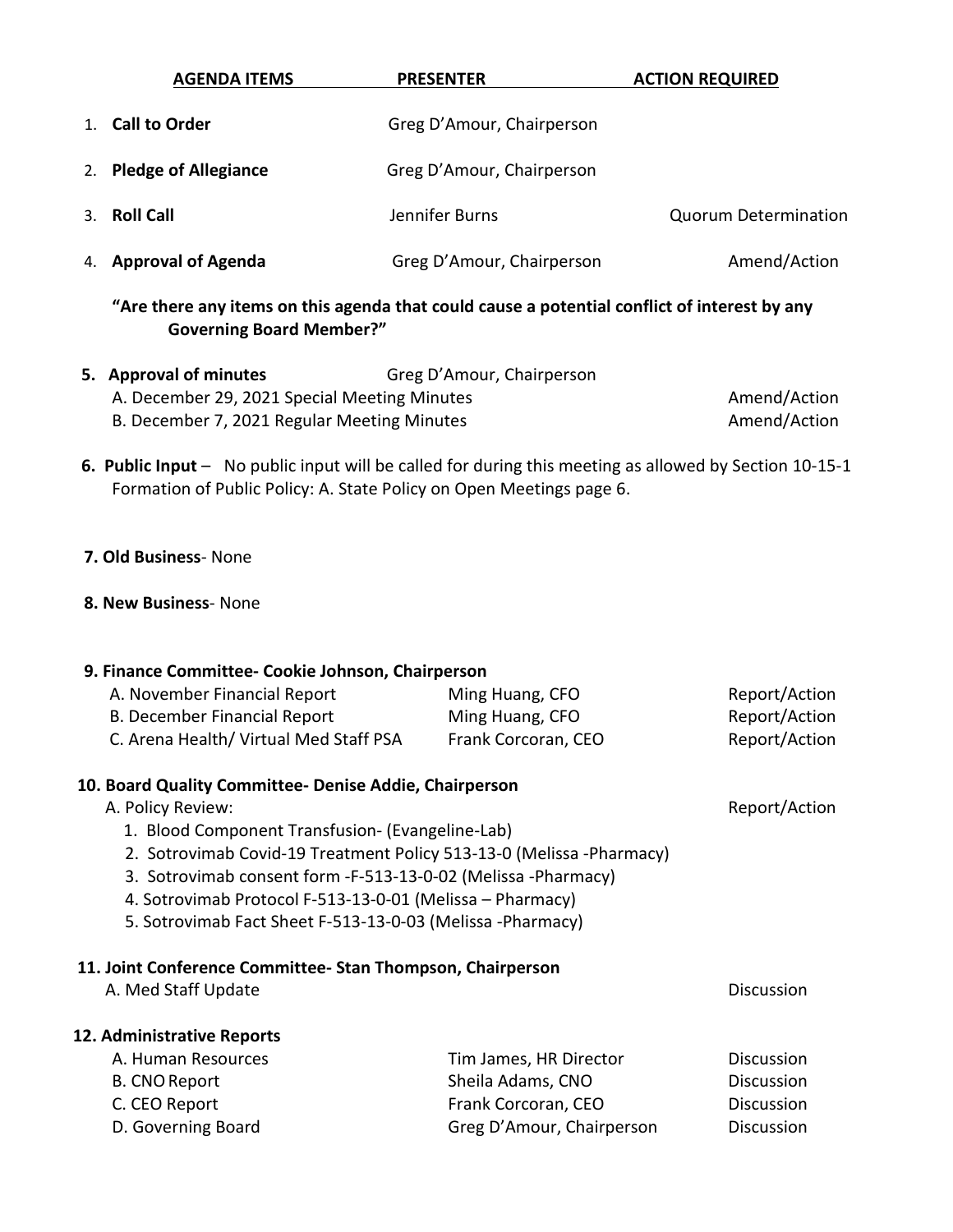### **Motion to Close Meeting:**

 **13.** Executive Session – In accordance with Open Meetings Act, **NMSA 1978, Chapter 10, Article 15, Section 10-15-1 (H) 2, 7, and 9 including credentialing under NM Review Organization Immunity Act, NMSA Section 41-2E (8) and 41-9-5 the Governing Board will vote to close the meeting to discuss the following items:**

# **10-15-1 (H) 2 Limited Personnel Matters**

| A. COVID Pay              | Frank Corcoran, CEO |
|---------------------------|---------------------|
| B. Employee COVID Testing | Frank Corcoran, CEO |

### C. Credentials

**Provisional** Roxanne Chan, MD (OnRad) Farhad Keliddari, MD (OnRad)

#### **Two Year Appointment**

Supriya Gupta, MD (OnRad) Nicolaus Kuehn, MD (OnRad) Patrick McCarthy, MD (OnRad) Bharat Mocherla, MD (OnRad) **Two Year Re-Appointment**

Paul Lamper, MD (OnRad) Ari Plosker, MD (OnRad) Dwight Townsend, MD (OnRad)

#### **Not renewing or pursuing privileges:**

Hillary Elwood, Lab Director David Carter, CRNA Terry Boulware, MD Sonda Boulware, CNP

**10-15-1 (H) 7 Attorney Client Privilege/ Pending Litigation**

A. Risk Report-<br>
Heather Johnson, HIM Mgr.

# **10-15-1 (H) 9 - Strategic and long-range business plans**

| A. CIO Proposal QHR             | Daniel Lenerville, QHR |
|---------------------------------|------------------------|
| B. Behavioral Health Update     | Sarah Eck, QHR         |
| C. QHR Report to Board- January | Scott Towle, QHR       |

 **Roll Call to Close Meeting:** Jennifer Burns

**14. Re-Open Meeting** – As required by **Section 10-15-1(J), NMSA 1978 matters discussed in executive session were limited only to those specified in the motion to close the meeting.**

**10-15-1 (H) 2 Limited Personnel Matters A. COVID Pay Report Action**